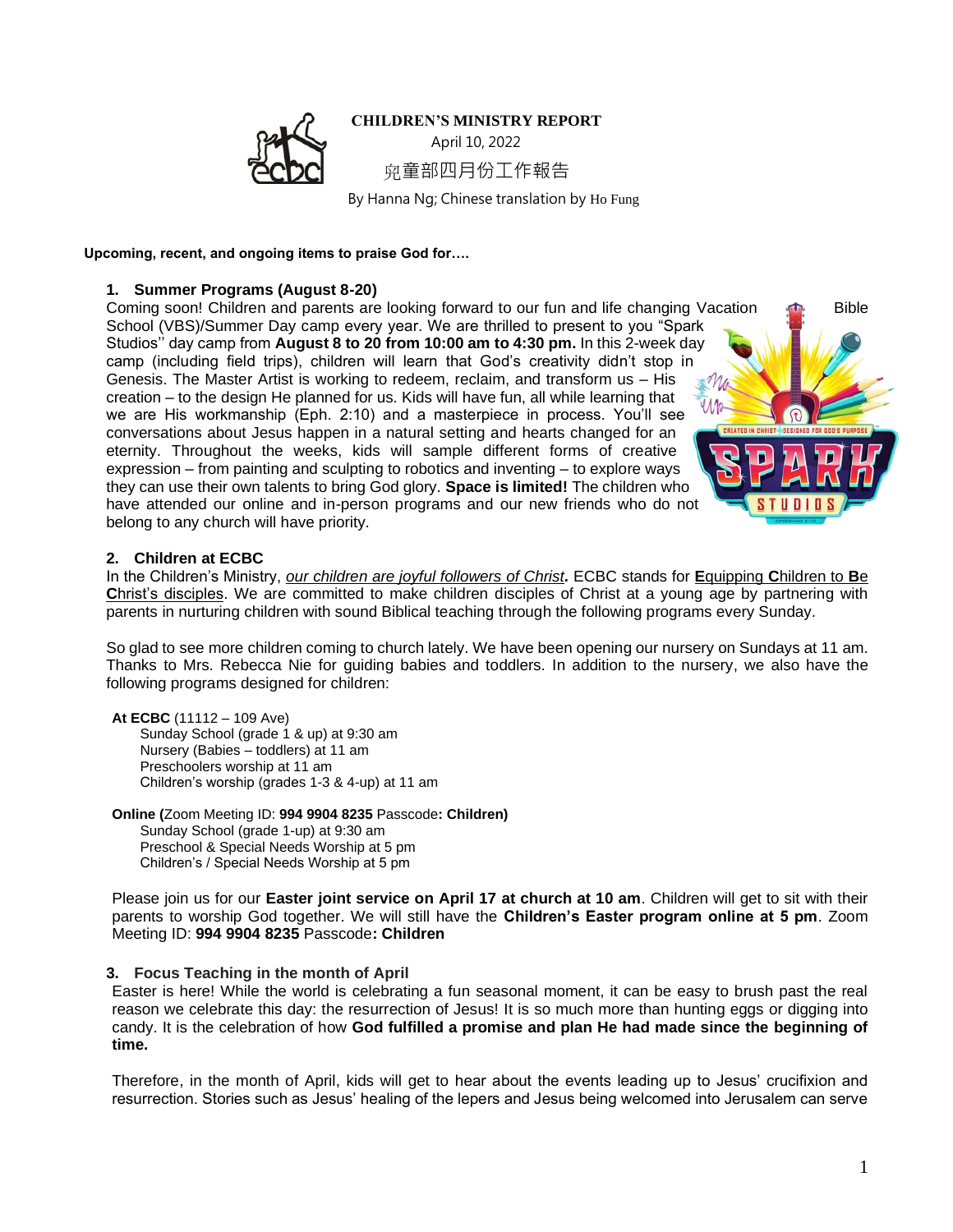to remind kids that **Jesus is the true, promised Son of God.** On Easter, kids will be reminded that Jesus is alive, and His resurrection is what we celebrate. Finally, kids will hear how Jesus spent time with His disciples and other believers before returning to heaven. Jesus is the Messiah whom God promised to send. We can trust Jesus as Savior and Lord.

**We want to praise God for…** (completed blessings between March 13 and April 10, 2022)

# **Adolescence Day Camp**

Praise God for another amazing Adolescent camp! Thank you for the support and prayers of our brothers and sisters. The Adolescence Spring Workshops were held during Spring Break from March 28 to April 1, 2022, from 10 am to 4:30 pm. This camp focused on the wisdom of preparation for one of the most tumultuous periods in a person's life. We were expecting only 10 students but ended up with 12 teens attending the camp in person and 4 online.

A great appreciation to all who supported this camp by teaching our youth how to survive and thrive in their adolescence. For lunch, Karine, Shevana, Ivana, Lydia and Yivana led them to make simple but delicious lunches, including salad, crepes, fancy crackers, and rice paper wraps. Karine Chan, who was a Dietetics student, talked about foods that are beneficial for adolescents. Shevana, Lydia, Ryan, and Cristy led different topical sessions. We invited a guest speaker from the Pregnancy Care Center to share information with the youth. Ivana, Lydia, and Shevana prepared some praise songs to start the day. A huge thanks to Cindy Li and Katherine Wai for their time talking to each teen individually and counselling them one by one. I am sure it was a rewarding ministry. They both have suggested we run this camp every year.

On Monday, we learned how to shop and got some food for the homeless. On Tuesday, we had fun with our car wash at the church parking lot. The drivers were so happy to have their cars washed. On Wednesday, Karine led baking cookies for the homeless to be delivered on the following day. On Thursday, we had the opportunity to distribute around 50 bags of food for the homeless, including lunch boxes from Tea House Café. They have been offering 20-35 lunch boxes each month for the homeless.



We also went to visit Northern Lights Cemetery on Thursday. Helen Mah shared about her late husband Clifton, and Katherine Wong about her dad, Samuel Wong. It was so meaningful to learn from those who have lived exemplary lives as faithful followers of Christ. May all who have gone before us find us faithful. Thanks to Helen and Michelle Mah for preparing the snack and flowers to present to those who have gone before us.

On the last day, the teens went to the U of A for a campus tour with Ryan and Grace Chau, who shared their university experiences to prepare the teens for their higher education. Thanks to all the drivers: Rev. Nie, Vincent Au Yang, Katherine Wong, and Ryan, for helping us with our field trip.

We concluded with a presentation from the participants, a slide presentation, and a ring ceremony for all the youth who have made commitments to purity in the Lord. Thanks Cristy for ordering "True Love Waits" rings for us. Thank you to all the parents for attending the celebration. It was very meaningful and rewarding to be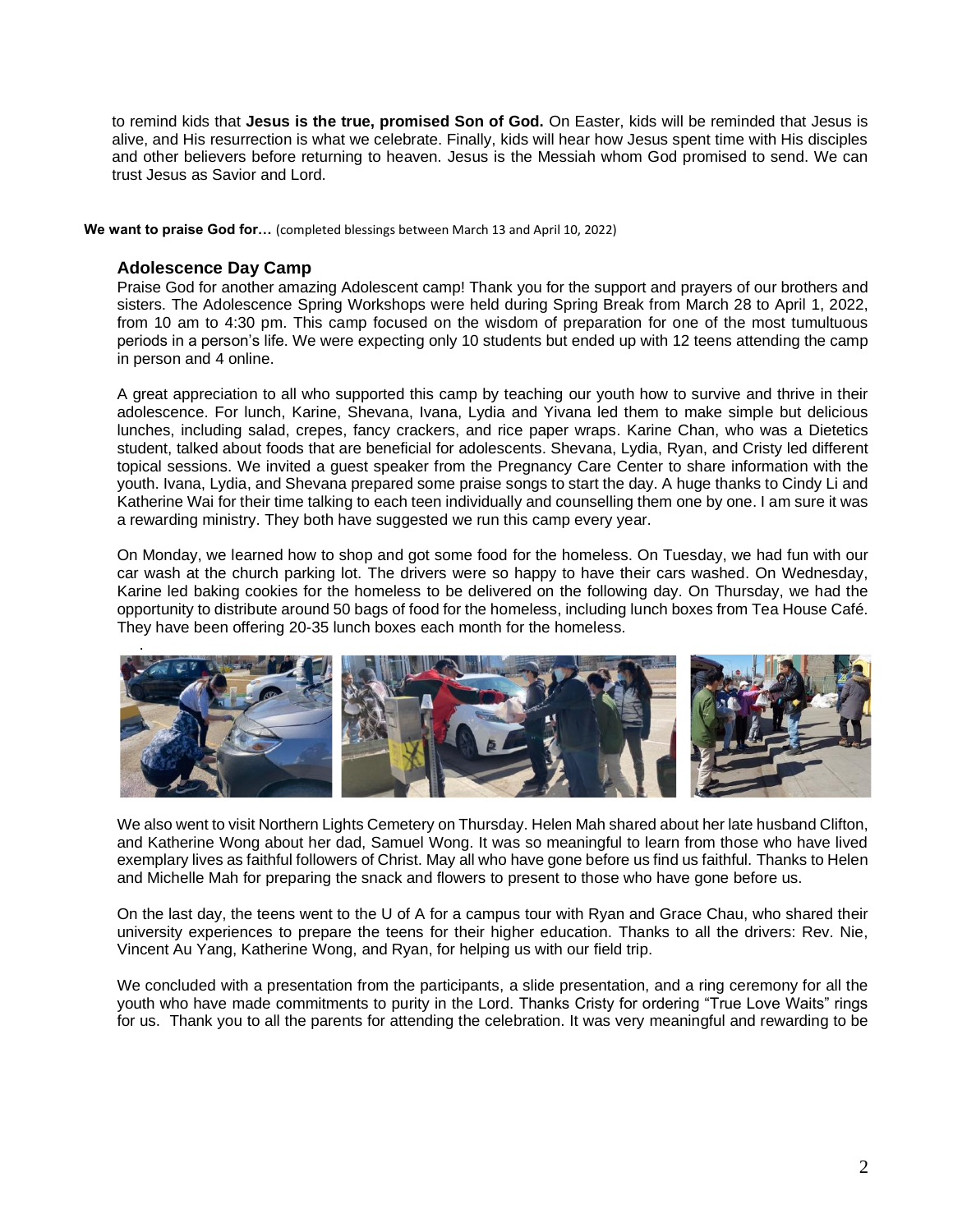granted the opportunity to run this camp. Praise God for calling us to embrace these young people with the love of Christ. Let's pass on the baton of faith to our future generations and leaders.

為最近將要進行的工作感謝神…

1。夏季活動(8月8一20日)



我們的孩子和家長們都期待那歡樂又能改變生命的每年的假期聖經學校VBS 快要來臨了!我們很高興能夠由8 月8至20日,由上午10點至下午4點半,用 " Spark Studios " 主題 的日營。藉這兩星期的日營 ( 包括下午的外 遊),讓孩子們知道,神的創造並沒有停在 " 創世記 " 的時候。那位領導的藝術家,繼續在做贖回,挽救,和 改變我們的工作—祂的創作—祂為我們作策劃設計的。當孩子們參與的時候,他們就成了神的工作(以弗所書 2章10節), 神的傑作。你可以看見耶穌用很自然的方式使各人的心得了永恆。經過這兩個星期, 孩子們可以 做出不同創意的東西,用圖書,手工模型來表達,用他們的天分來彰顯神的榮耀。注意,學位有限!孩子們是 用網上或實體參加,凡沒有參加過教會的新朋友,優先取錄。

2。給ECBC的小朋友

在 究童事工裏,我們的小朋友都是耶穌快樂的跟隨者。ECBC 裝備他們成為耶穌的信徒。我們通力跟家長們合 作,趁孩子們年輕的時候,每星期,循著精采的聖經教導,養育他們成為救主的信徒。

最沂,我們非常高興,看見更多的孩子們進入教會。 每主日,我們教會早上11點開門。謝謝聶師母照顧嬰幼 兒·除了育嬰事工,我們還有很多為**與童設計的課程**:

ECBC地址(11112-109Ave)

主日學(一年級以上)上午9點半。 育嬰室 (嬰幼兜)上午11點。 學前兒童崇拜上午11點。 童主日崇拜(1至3年級;4年級以上)上午11點。



綱上用(ZOOM聚會。ID 994 9904 8235. Passcode children)

主日學(一年級以上)上午9點半。 學前兒童及有特別需要的兒童的主日崇拜下午5點。 童/有特別需要童主日崇拜下午5點。

請參加我們教會復活節聯合崇拜在4月17日上午十點正,在教會舉行。孩子可以跟著父母一齊敬拜神。我們仍 有網上兒童復活節活動在下午5點。在ZOOM 上網 ID 994 9904 8235 Passcode children.